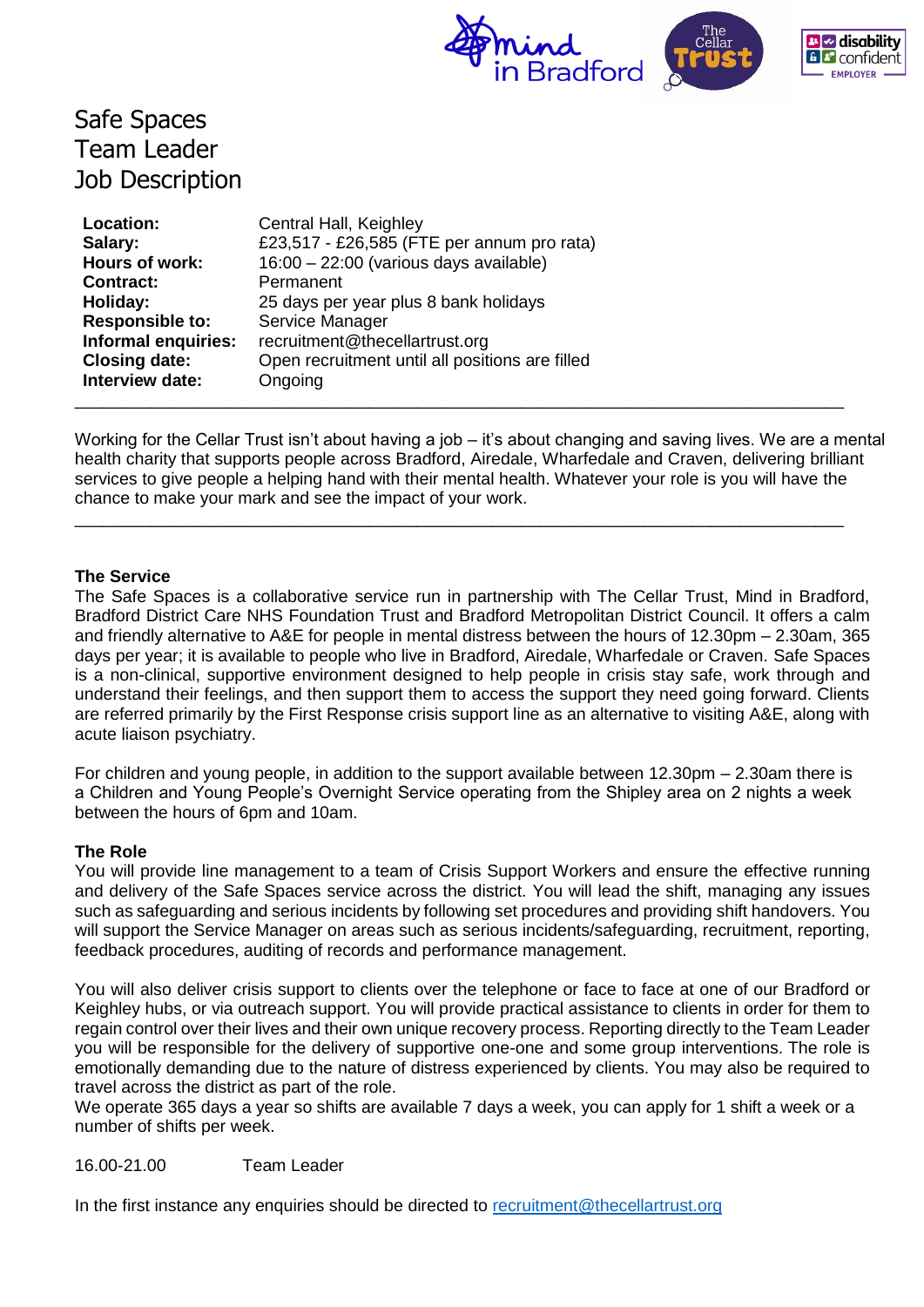## **Who you are**

You will have experience of directly supporting people who have mental health difficulties within a mental health service / setting. You will be experienced in working with vulnerable people with multiple risk factors in a clear, meaningful and non-judgmental way. You will have the ability to inspire hope and belief that recovery is possible in others. You will have experience of leading people in some way and ideally of managing staff teams.

## **What you will do**

- Provide day to day line management of Crisis Support Workers, relief workers and volunteers
- Ensure the effective running of the service across the district
- Lead shifts, including effective handovers
- Undertake rota responsibilities, including covering sickness and short notice absences
- Supervise the shift and support the staff in their roles
- Participate and/or lead team meetings
- Manage any issues on shift, such as safeguarding, serious incidents completing paperwork and informing service manager and other colleagues in line with police.
- Overall responsibility for health and safety whilst on shift
- Assist in risk assessments with multi-disciplinary staff, highlighting any changes in clients' presentation relevant to their safety plan and feedback accordingly
- Deliver one to one support sessions (face to face, phone, video, instant messaging) to people in mental health crisis
- Supporting the service manager incidents/safeguarding, interviewing/recruitment, reporting, feedback procedures, auditing of records, performance management, any other duties that are deemed appropriate
- Manage referrals and book appointments
- Ensure accurate records are kept in a timely manner of all contacts on MYMUP (client management system)
- Build professional relationships with statutory and VCS organisations and liaise appropriately with parents where required
- Provide mentoring support to colleagues by sharing experience and knowledge gained
- Undertake a range mandatory and role specific training including safeguarding, data protection, health and safety and mental health awareness training
- Work in accordance with all relevant organisational policies and procedures
- Perform any other duties relevant to the post, taking a flexible, team-based approach to the role.

# **What you will get**

- The chance to work for a dynamic, friendly and supportive charity and service.
- Opportunities to develop your skills and experience in leadership and Crisis Support within a mental health setting, in a rewarding and fulfilling environment.
- Training and development opportunities.
- Access to our free employee assistance programme, including a 24hr helpline and counselling support.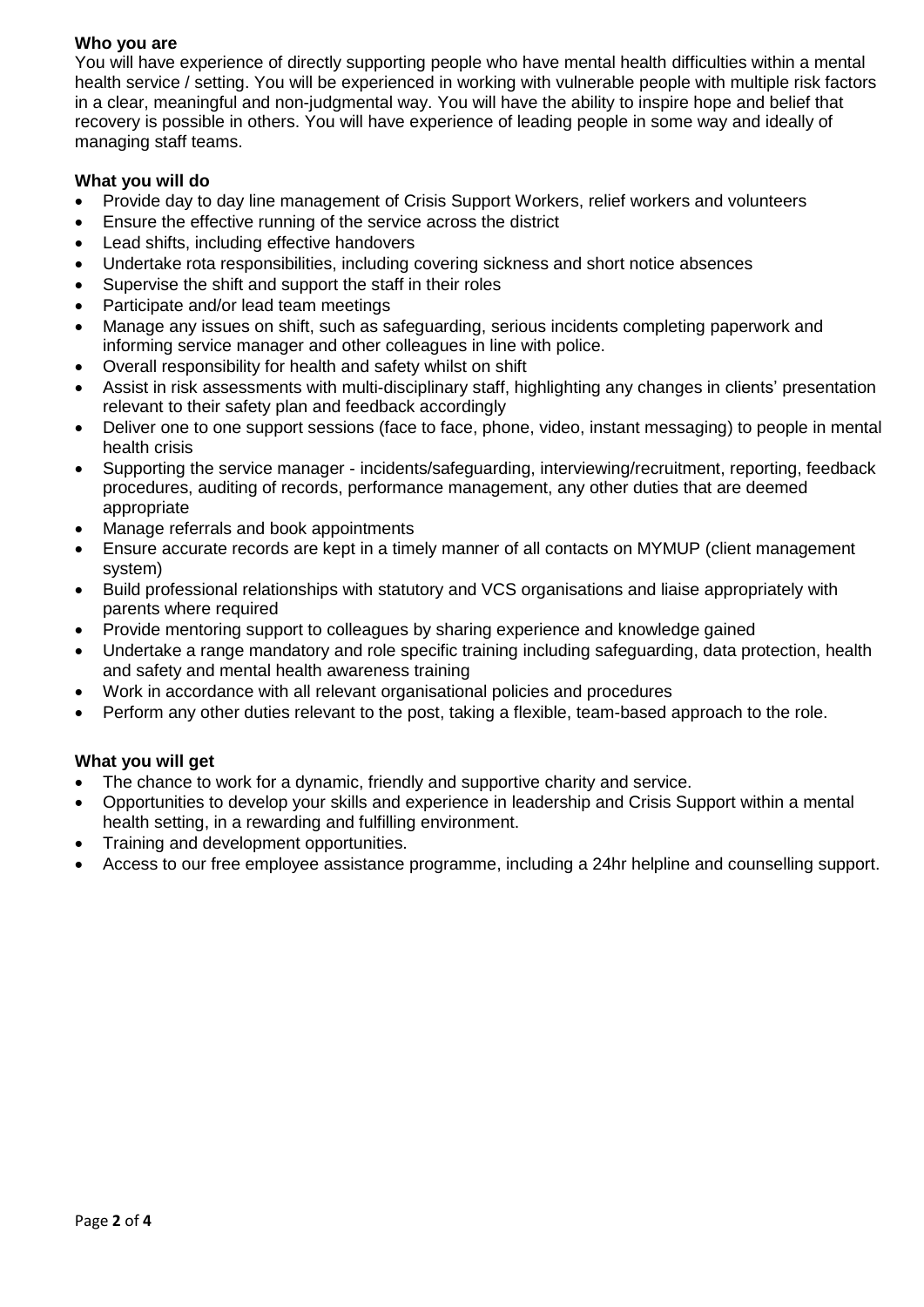# **Person specification**

All aspects of the person specification will be assessed through the application process with additional questions at interview stage. Please ensure that you address all of the criteria in your application.

| <b>Criteria</b>       | <b>Essential</b>                                                                                                                                                       | <b>Desirable</b>                                                                                                 |
|-----------------------|------------------------------------------------------------------------------------------------------------------------------------------------------------------------|------------------------------------------------------------------------------------------------------------------|
| <b>Qualifications</b> | Good general education to at least GCSE level<br>4 or equivalent.                                                                                                      | Level 4 qualification                                                                                            |
|                       | Level 3 or above qualification in a relevant<br>field including peer support OR at least 2<br>relevant years' experience                                               | Peer Support training                                                                                            |
| <b>Experience</b>     | Experience of leading people                                                                                                                                           | Experience of managing staff<br>teams                                                                            |
|                       | Experience of directly supporting people in a<br>mental health setting with people who have<br>had mental health challenges                                            | Lived experience of mental health<br>recovery and willingness to use<br>this to deliver and develop<br>services. |
|                       | Experience of working with vulnerable people<br>with multiple risk factors in a clear, meaningful<br>and non-judgmental way                                            | Experience of supporting clients<br>via telephone, instant chat and or<br>video messaging                        |
|                       | Experienced and confident in managing<br>challenging situations                                                                                                        | Experience of mentoring/coaching<br>others                                                                       |
|                       | Experienced and confident in recognising and<br>responding to safeguarding concerns for<br>adults, children and young people                                           | Experience of working in the<br>voluntary sector.                                                                |
|                       | Experience of using internal cloud based client<br>management system                                                                                                   | Experience of having challenging<br>conversations with relevant<br>stakeholders in a professional<br>manner      |
| <b>Skills</b>         | Excellent communication skills and ability to<br>demonstrate an empathetic and validating<br>approach                                                                  | Language skills (spoken) in one<br>or more of the following: Urdu,<br>Punjabi, Polish, Bengali, Slovak.          |
|                       | Ability to encourage, engage and involve<br>people in ways that promote their contribution,<br>independence, resilience and achieve positive<br>changes in their lives |                                                                                                                  |
|                       | Ability to gather relevant information to support<br>and assess risks                                                                                                  |                                                                                                                  |
|                       | Ability to lead shift huddle or meetings                                                                                                                               |                                                                                                                  |
|                       | De-escalation skills and the ability to                                                                                                                                |                                                                                                                  |
|                       | confidently lead and resolve challenging<br>situations                                                                                                                 |                                                                                                                  |
|                       | Excellent IT skills including the use of Word,                                                                                                                         |                                                                                                                  |
|                       | Outlook and Excel and online systems<br>Excellent organisational skills and attention to                                                                               |                                                                                                                  |
|                       | details in a busy working environment                                                                                                                                  |                                                                                                                  |
|                       | Ability to thrive and adapt in a changing                                                                                                                              |                                                                                                                  |
|                       | environment                                                                                                                                                            |                                                                                                                  |
|                       | Ability to plan and prioritise workload.                                                                                                                               |                                                                                                                  |
|                       | Ability to work as part of a team and work                                                                                                                             |                                                                                                                  |
|                       | alone and use own initiative                                                                                                                                           |                                                                                                                  |
| <b>Knowledge</b>      | Understanding of current issues faced by<br>people with mental health issues                                                                                           | General knowledge of mental<br>health and wellbeing through lived                                                |
|                       | An understanding of different approaches to                                                                                                                            | experience                                                                                                       |
|                       | respond to crisis and mental health distress                                                                                                                           |                                                                                                                  |
|                       | Knowledge and understanding of risk                                                                                                                                    |                                                                                                                  |
|                       | management and health and safety issues                                                                                                                                |                                                                                                                  |